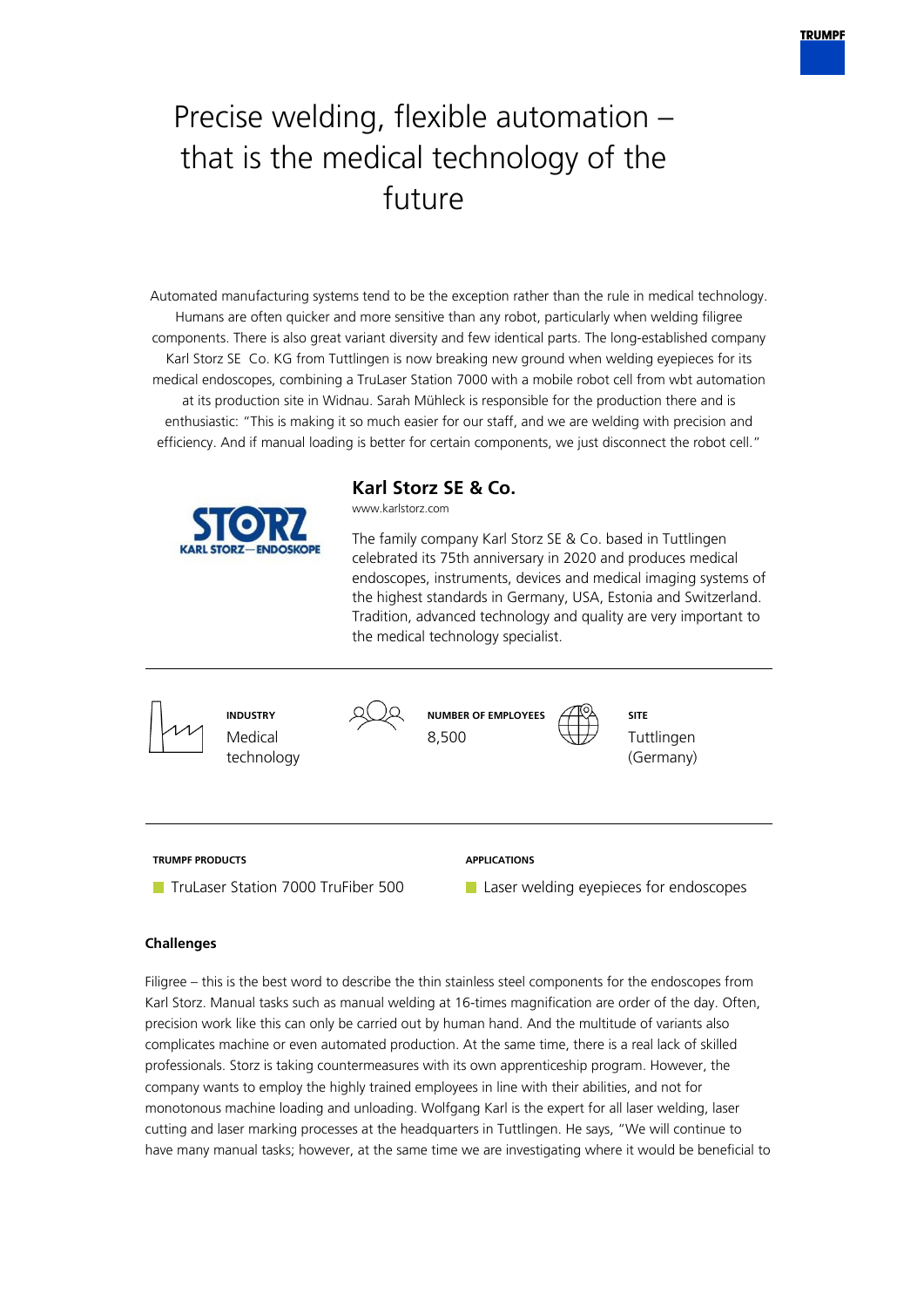implement machine processing and automation."



"The TruLaser Station 7000 alone reduced the production time per component from ten to one and a half seconds."

**SARAH MÜHLECK** SITE MANAGER IN WIDNAU IN SWITZERLAND



#### **Solutions**

Site manager Sarah Mühleck was looking for an efficient solution for welding eyepieces at the site in Widnau, Switzerland. It quickly became clear that this production step could be automated. The first decision was to obtain a new TruLaser Station 7000. Mühleck emphasized that the demands were stringent: "The weld seam must be completely leak-tight, no moisture may penetrate the endoscope." The stainless steel parts are less than one millimeter thick, the welding depth and weld seam width are correspondingly low. The Karl Storz project team selected a fiber-based solid-state laser TruFiber 500 with an output of 500 kilowatts as a laser source. It is precise enough to weld the filigree parts. The suitable automation solution was provided by wbt automation: a mobile robot cell with a flexible gripper system which can be quickly connected and disconnected.

#### **Implementation**

The combination of a productive laser welding system and a flexible robot cell very quickly proved its worth. The Kuka robot's double gripper removes two welded parts and inserts two unprocessed parts simultaneously. The cell has a drawer system with four drawers. It contains room for 960 components. "Parallel to the welding process, we can open the drawers on the other side, remove the finished and welded eyepieces and fill the drawer with new ones," reports Mühleck. "This makes things so much easier for our staff and we are significantly faster. The TruLaser Station 7000 alone reduced the welding process time per component from ten to one and a half seconds. In addition, our energy consumption has greatly decreased."